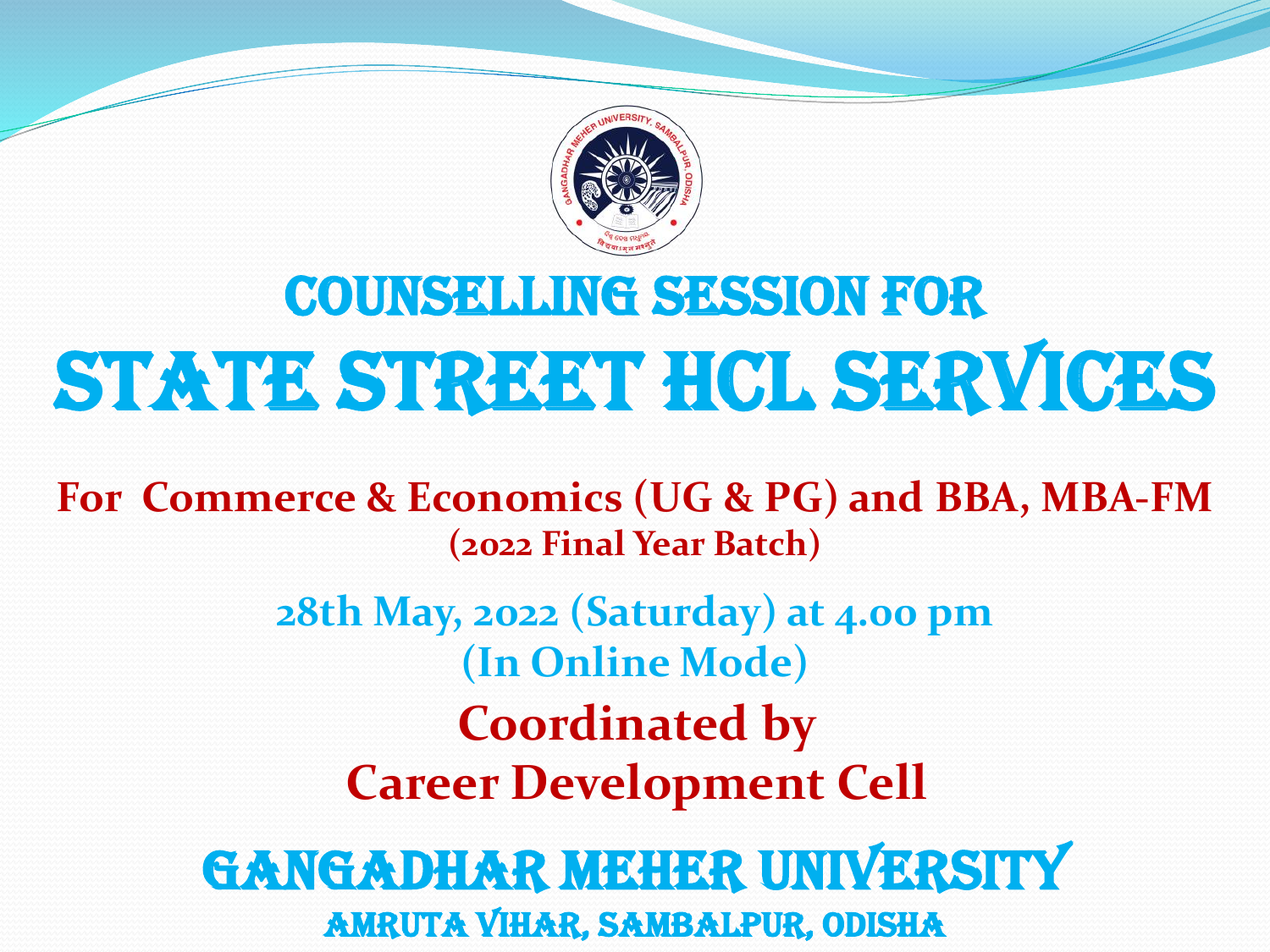Voice: +91-9658039777, 94380000720 Email-id: [placement@gmuniversity.ac.in,](mailto:placement@gmuniversity.ac.in) [director.iqac@gmuniversity.ac.in,](mailto:director.iqac@gmuniversity.ac.in) [skdas@gmuniversity.ac.in](mailto:skdas@gmuniversity.ac.in)[, skdas.gmu@gmail.com](mailto:%2Cskdas.gmu@gmail.com)



# **OFFICE OF THE CAREER DEVELOPMENT CELL (**CDC) **GANGADHAR MEHER UNIVERSITY**

Amruta Vihar, Sambalpur – 768004, Odisha, India

*Prof. Susanta Kumar Das Coordinator, Career Development Cell (CDC) [\(https://www.gmuniversity.ac.in/images/faculty\\_doc/profile\\_1604355256.pdf](https://www.gmuniversity.ac.in/images/faculty_doc/profile_1604355256.pdf) )*

*Date: 26.05.2022*

# **NOTICE**

Dear Students,

Greetings of the day. It is my pleasure to inform you that this is the second round call for **State Street HCL Services** and it invites application from **2022 batch (UG/PG Commerce & Economics, BBA, MBA-FM)** for the post of **Analyst.** Interested students please register yourself by clicking the below given link:

<https://forms.gle/iUFqqBfUtss57Xi67>

**Registration deadline:** 29th May 2022, 5 pm

**Eligibility Criteria:** UG/PG (Commerce & Economics), BBA, MBA-FM

**Passing Year:** 2022

**Application invited for the role:** Analyst

## **Please Note:**

- 1. Join the organization after a detailed background search of the company/job profile. If required, ask the HR persons of the company during the interview/before joining.
- 2. As the Coordinators we are just making the coordination between company and students. We are not representing any company.
- 3. All the selected students should definitely send/forward the softcopy of appointment letter to [placement@gmuniversity.ac.in w](mailto:placement@gmuniversity.ac.in)ithin 7 days of receiving it from the company for the office record of Career Development Cell (CDC) of GMU.
- 4. Once you are joining a company, do not leave it within a very short time. By doing so very often the CDC is finding difficulty to place the more needy students of other batches in that company.
- 5. Before leaving any company try your best to give the best service so they will ever remember you cheerfully/gracefully.
- 6. Other details are mentioned in Annexure-I.

Susanta Kuman Dag

**Coordinator, CDC & Team, GMU, SBP.**